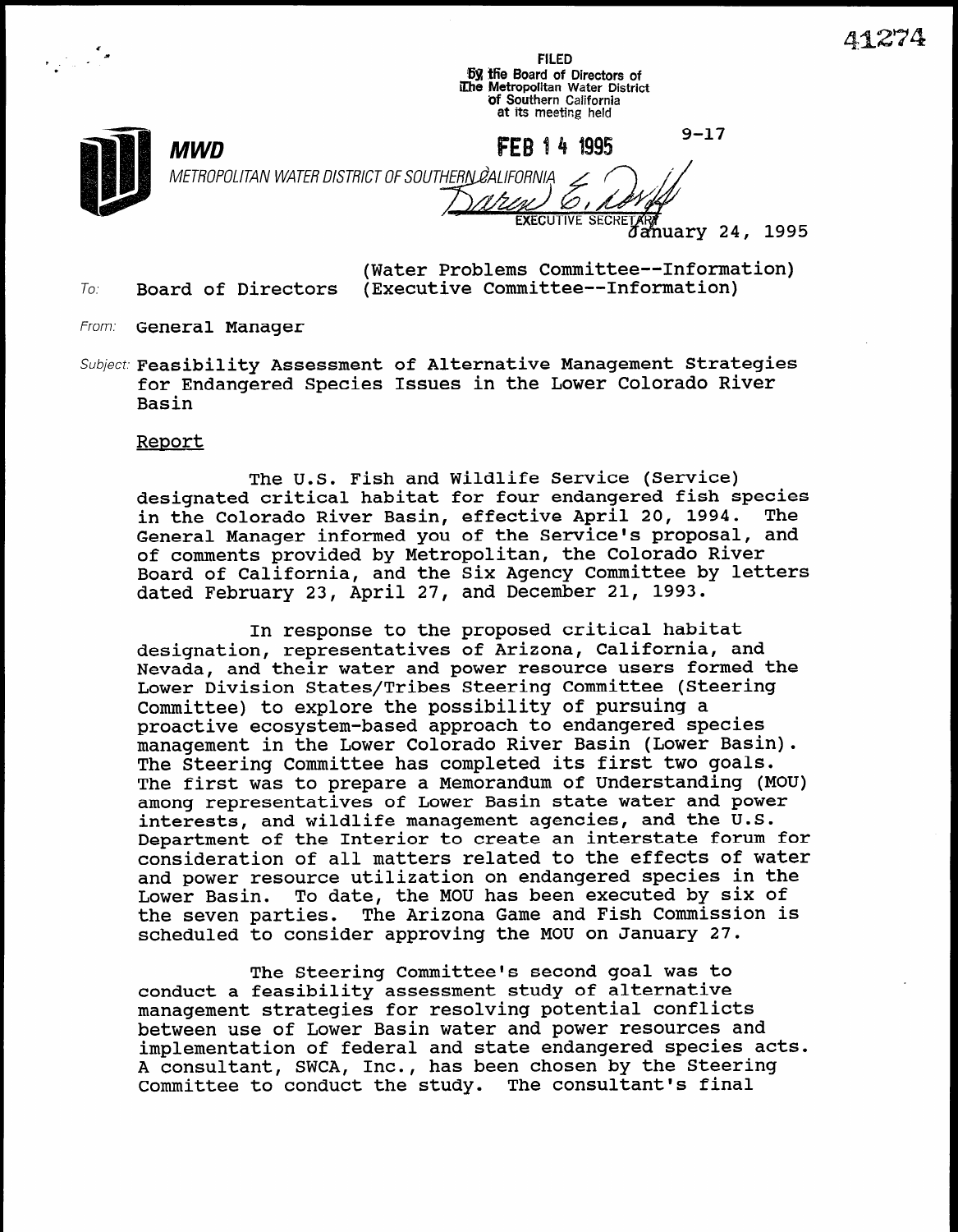÷.,

Feasibility Assessment report was submitted to the Six-Agency Committee' on behalf of the Steering Committee, on December 21, 1994. The report assesses the feasibility of nine alternative strategies for endangered species management in the Lower Basin, along with associated relative merits and costs. Costs shown are total estimated costs. The manner in which costs would be allocated among the beneficiaries and agencies responsible for recovering endangered species remains to be determined. Attachment 1 is a matrix summarizing each of the alternatives and evaluation criteria used in the assessment. Alternatives were evaluated using a five-point relative rating scale ranging from lowest to highest. The alternatives are:

- 1) No Action, which consists of a continuation of present policies relative to Endangered Species Act compliance, i.e., individual federal Endangered Species Act Section 7 consultations would be conducted as necessary on an individual project and species basis. Costs to develop and implement this alternative are uncertain at this time as they would be project and species specific. No planning or regulatory certainty is provided by this alternative.
- 2) Litisation, which entails pursuing legal remedies to reserve species listings, critical habit to reverse species listings, critical habitat designations, or unfavorable Section 7 opinions. Costs to develop this alternative are estimated at \$ 0.5-1 million per case. Costs to implement are uncertain at this time.
- 3) Prosrammatic Section 7 Consultation Agreements, <u>Programmatic section / Consultation Agreements</u>, which consist of developing a framework agreement for future Section 7 consultations for one or more<br>classes of projects or activities. Cost to classes of projects or activities. develop this alternative is estimated at<br>approximately \$2 million over two years. The cost approximately \$2 million over two years. The<br>to implement is uncertain at this time. This to implement is uncertain at this time. alternative could provide limited planning certainty for a given class of activities by including incidental take provisions, establishing consultation and mitigation protocols, and<br>developing mitigation banking provisions.

1 Coachella Valley Water District, Imperial Irrigation District, Los

 $^1$  Coachella Valley Water District, Imperial Irrigation District, Los Angeles Department of Water and Power, Metropolitan, Palo Verde Irrigation District, and San Diego County Water Authority.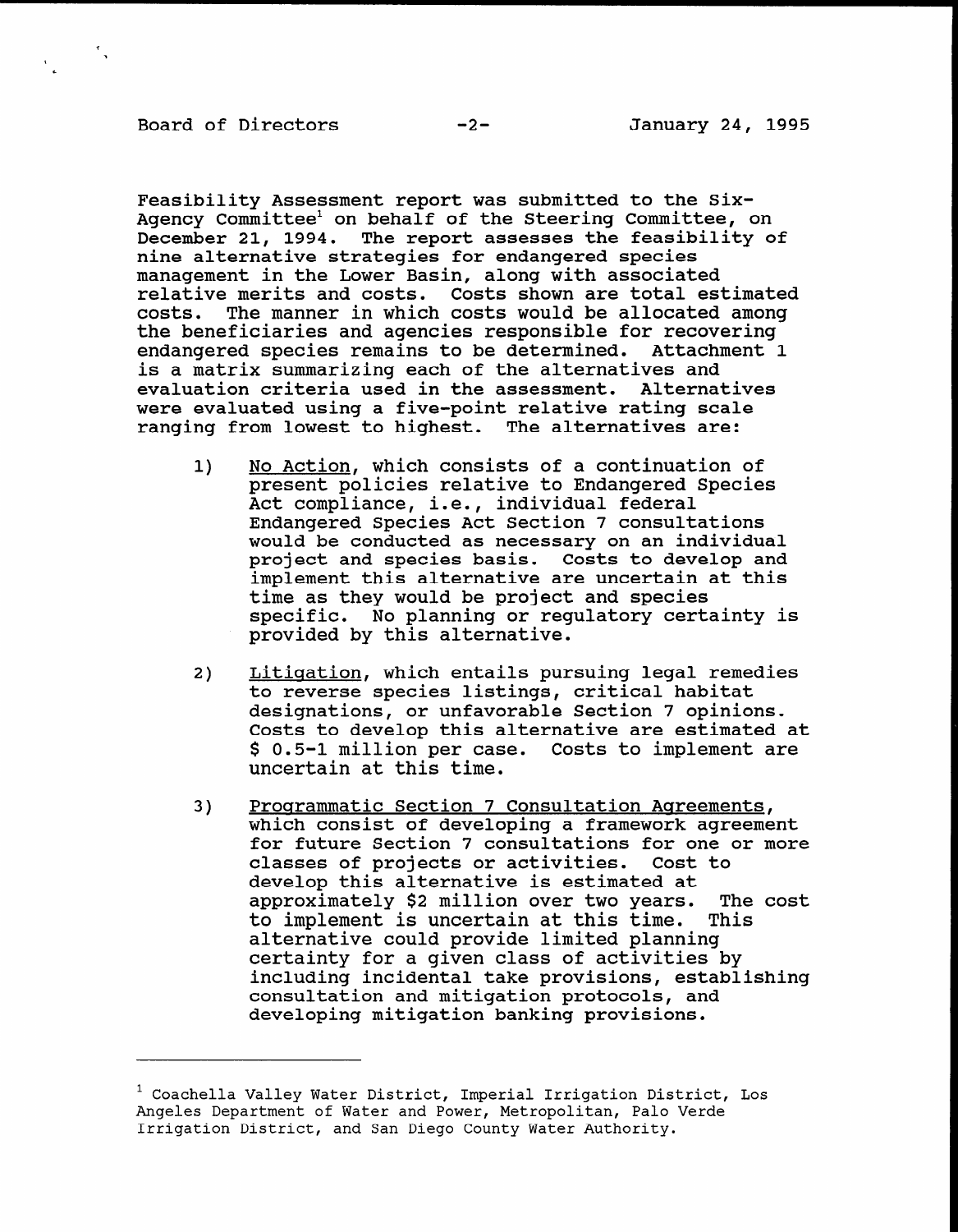Board of Directors -3- January 24, 1995

4) Recovery Implementation Program (RIP) - Endangered Fish Only, which entails developing a comprehensive, cooperative implementation strategy and agreement to recover the four endangered fish species based on a Service approved recovery or management plan. Cost to develop this alternative is estimated at \$3 million over 3 years. The cost to implement is estimated to be \$142.5 million over 50 years. This alternative could provide a limited degree of planning certainty, to offset any jeopardy biological opinions for the covered species. Previous RIPS have not provided incidental take authorizations: however, this may be possible for a Lower Colorado River program.

Estimated implementation costs for Alternatives 4 - 9 are modeled after the Recovery Implementation Program for Endangered Fish Species in the Upper Colorado River Basin. For the purposes of the assessment, potential implementation measures for the Lower Basin management alternatives for the hower basin management alternatives were assumed to native fish hatcheries, isolated grow-out<br>facilities, aquatic and riparian habitat ractificition and restoration, establishment and<br>consisting and restoration, establishment and acquisition and restoration, establishment management of habitat preserves, control of nonnative species, and monitoring and research programs.

- 5) Recoverv Implementation Proaram All Listed <u>Recovery Implementation Program - All Listed</u> Species (Aquatic and Terrestrial), which would provide a comprehensive plan and agreement to recover all listed aquatic and terrestrial species in the plan area. Cost to develop this alternative is estimated to be \$3.75 million over 3.5 years. The cost to implement this alternative is estimated to be \$175 million. This alternative could provide a moderate degree of certainty relative to future Section 7 consultations, subject to a sufficient progress agreement, for included terrestrial and aquatic species. Prelisting agreements have not been included in previous RIPs; however, this should be possible in such a comprehensive program.
- $\mathbf{f}$  Habitat Conservation Program (HCP) Endangered Program (HCP) Endangered Program (HCP) Endangered Program (HCP) Endangered Program (HCP) Endangered Program (HCP) Endangered Program (HCP) Endangered Pr <u>Habitat Conservation Program (HCP) - En</u> Fish Only, which entails developing and implementing a comprehensive conservation program<br>for the four listed fish species. Cost to develop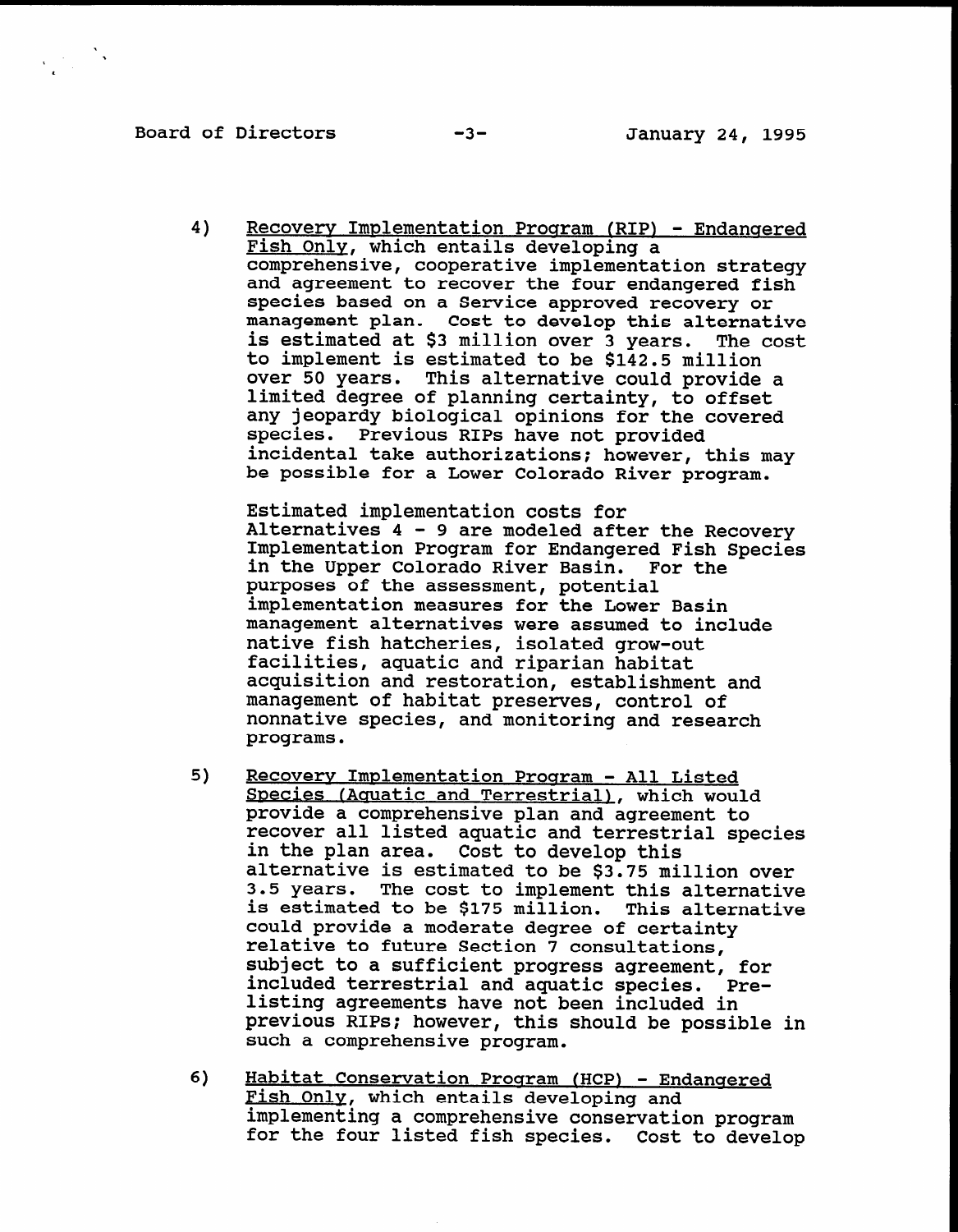$\label{eq:2} \frac{1}{\sqrt{2\pi}}\sum_{\mathbf{k}}\frac{1}{\sqrt{2\pi}}\sum_{\mathbf{k}}\frac{1}{\sqrt{2\pi}}\mathbf{k}$ 

this alternative is estimated at \$5 million over four years. The cost to implement is estimated to be \$142.5 million over 50 years. This alternative would focus on, and provide planning and regulatory certainty relative to, the listed fish. However, less benefit or regulatory certainty would be gained relative to other listed and candidate aquatic or terrestrial species, or their habitats.

- $7)$ Habitat Conservation Program - All Listed and Candidate Species (Aquatic and Terrestrial), which includes developing a comprehensive ecosystem based program to benefit a larger array of aquatic and terrestrial species. Costs to develop and implement this alternative are estimated at Implement this alternative ale estimated at respectively. This alternative (along with Number 9) would provide the greatest amount of number 3) would provide the greatest amount of long-term planning certainty relative to current and future activities, by providing for incidental take authorization for included species and pre-<br>listing assurances for candidate species.
- 8) Legislation, which would entail development of a regisiation, which would entail development of . regional comprehensive conservation program, and enactment of enabling legislation through<br>Congress. Cost to develop this alternative is congress. Cost to develop this alternative is<br>estimated at \$1.02 million over 3 years. The cost estimated at \$1.02 million over 3 years. Th to implement is estimated to be \$142.5 million over 50 years. This alternative, if successful<br>implemented as a high degree of the contract of implemented, could provide for a high degree of long-term planning certainty. However, the risks associated with introducing a bill of this broad scope would suggest a low chance of success.
- $\theta$ ) Modified Habitat Conservation Plan, which <u>Modified Habitat Conservation Plan</u>, which comprises attributes of a comprehensive HCP and other of the alternatives. Cost to develop this alternative is estimated at \$7.5 million over five years. The cost to implement is estimated to be \$185 million over 50 years. Similar to the HCP for All Listed and Candidate Species, this alternative would provide for the highest level of planning certainty for the largest number of species and projects.

The next step is for the individual states and the Steering Committee to reach agreement on whether, and how, to proceed, based on the consultant's assessment of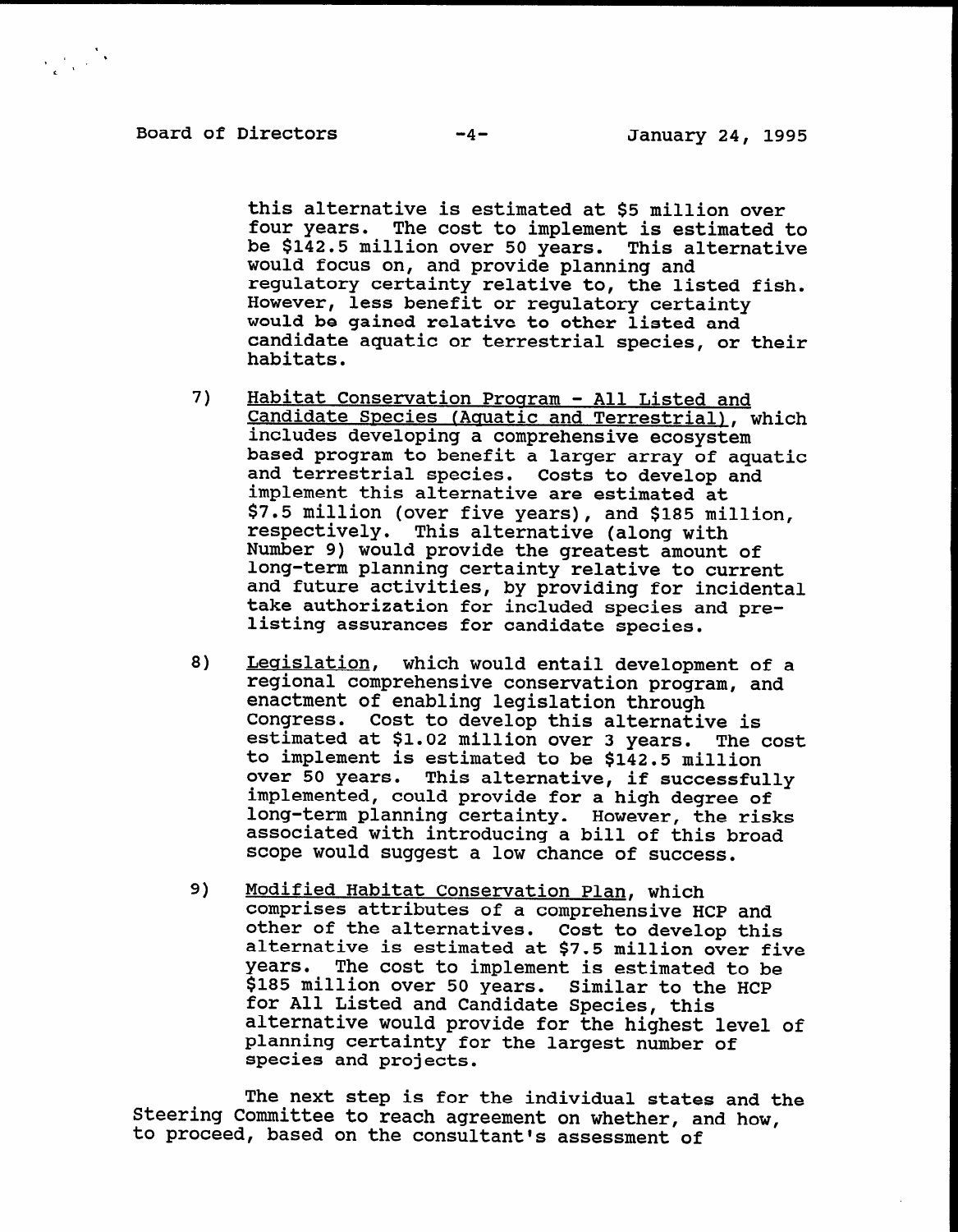Board of Directors -5-<br>
-5-<br>
January 24, 1995

 $\mathcal{L} \in \mathbb{R}^{N \times N}$ 

alternatives. It is anticipated that consensus will be reached to proceed with one of the proactive management alternatives. Several alternative funding scenarios will be developed by California Steering Committee members and your Board will be apprised, according

Recommendation

For information only.

John R. Wodraska General Manager

Submitted by:

 $Zl$ sa C. W

Debra C. Man, Chief Planning and Resources

Concur:

 $JohnR$ . Wodraska

General Manager

MRM:as

Attachment